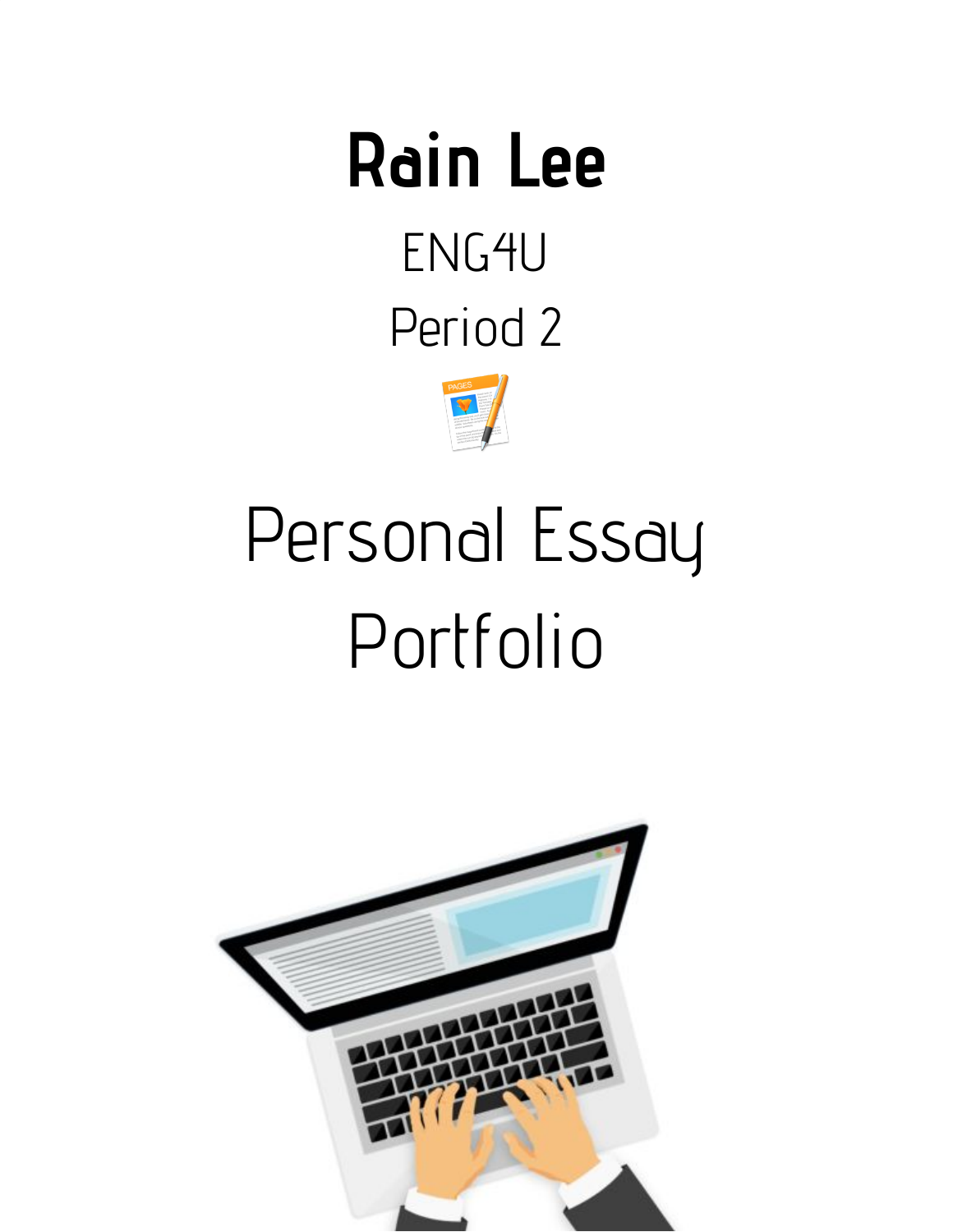## **contents**

| Page Number(s) | Title                                      |
|----------------|--------------------------------------------|
|                | Contents & Timeline                        |
| $2 - 3$        | Personal Essay 1: Lesson of a Lifetime     |
| $4 - 5$        | Personal Essay 2: The Wondrous Battlefield |
| $6 - 7$        | Personal Essay 3: Murphy's Law             |
| $8 - 9$        | <b>ENG4U CCT Reflection</b>                |

## **Personal Essay 1**

Write <sup>a</sup> short, detailed narrative about something you experienced or observed in school. **Date Completed: 25th August 2017**

### **Personal Essay 2**

Write <sup>a</sup> narrative designed to show <sup>a</sup> place you know. Do not describe the place. Depict the place by showing what happens in it. Your place may be a room, a town, a store, someone's living room, anywhere. This place can be frightening, inspirational, comforting, etc.. Be sure to reflect the mood of this place through the 5 senses.

**Date Completed: 25th September 2017**

## **Personal Essay 3**

Write an evaluation of some event or of some person such as <sup>a</sup> teacher in <sup>a</sup> position of responsibility. Do not tell your reader what to think. Guide your reader's response through your selection of details.

**Date Completed: 13th October 2017**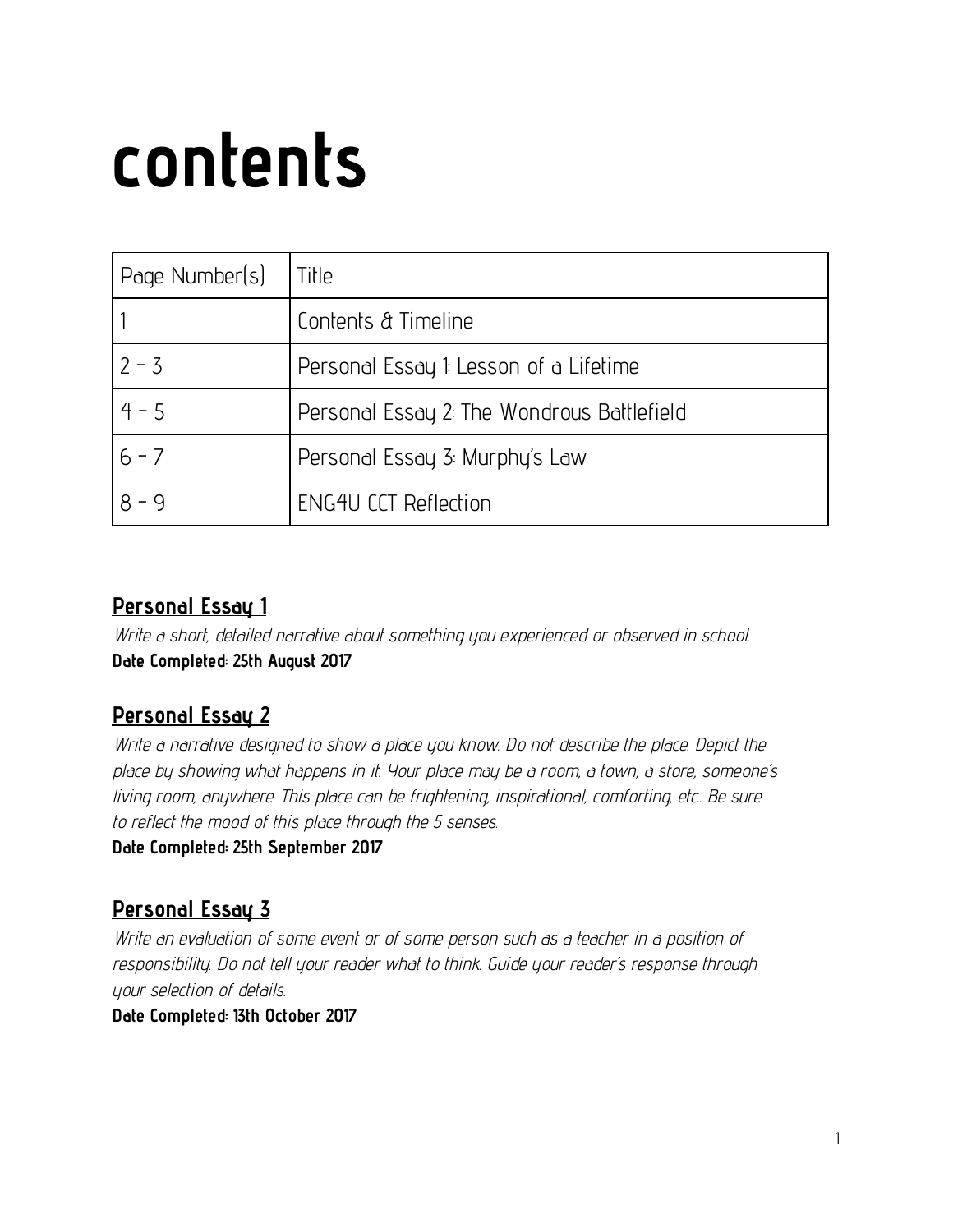### **Lesson of a Lifetime**

Her words flew across the room. His anger echoed. But only *I* knew that those words were full of lies. Or so I thought. I will never forget that dreadful day, and I only wished I had never witnessed it. But sadly, I did. We were friends, he was about two years older. But emotions ruled, and he got jealous of the fact that I was the youngest kid in the whole grade. So he pushed me aside, took me off all his social media platforms and sent me the most obscene text message in the world. Before that, I was literally a lamp post to him. He always asked me to join group chats with him and his then-girlfriend. Being the "popular kid" in school, everyone "loved" him and sucked up to him. So I knew that the next few months would be hell for me. Little did I know, my best friend would leave for another school shortly, and my social life would almost become a disaster permanently.

Groupwork was of utmost importance to our grades, and it didn't help that no one wanted me in their groups anymore. Social anxiety begin to start taking its toll on me and I started being afraid to mix around with people, thanks to their shunning. To make matters worse, he started getting close to a teacher. It wasn't like a mother-son bond, or brother-sister bond. It was way too friendly to be. He was a smart kid, but he was definitely overperforming in that particular teacher's subject. The increase in grades definitely wasn't gradual, it was an overnight increase. Eventually, he won her heart and convinced her that I was up to no good, that I was the one who tried to destroy his life. My grades plummeted and reached an all time low, simply because I couldn't pay attention.

One day, I sat down for lunch, all alone. All of a sudden, these group of kids who I've somehow never noticed before sat down in front of me. They claimed to be in many of my classes. They were people who I'd never talked to in my lifetime. I realised that these were your stereotypical "nerds" and "hipsters" who no one would talk to. Some of them were also the "cool girls", who boys would avoid. They would continue to sit with me in classes and be there for me when I needed them. But the teacher was still my teacher, and he was still her really close friend with plenty of *benefits*. For months, we'd seen him stay back for "extra help". We all found it strange that they didn't need anything but just the two of them to revise, and the fact that they locked the doors and drew the blinds made it even more suspicious. My newfound friends and I started to become sleuths in this matter, but he soon threatened us and cautioned us that we would be in deep trouble if we tried to dig up more. Eventually, even the "nerds" and "hipsters" and "cool girls" started to listen to his ideas and instructions that instructed people to stay away as far as possible from me.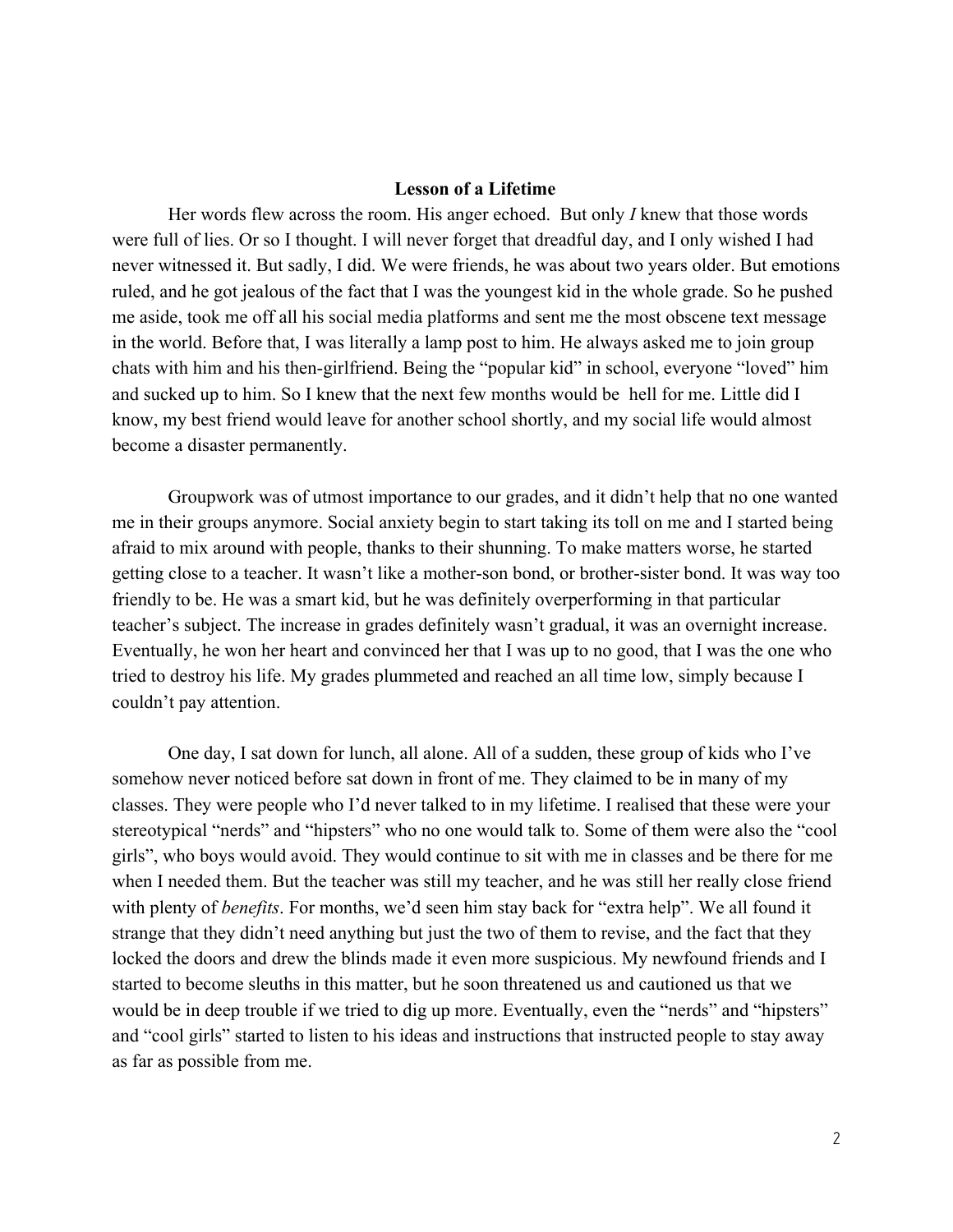During that dreaded school expedition in China, my worst nightmare came true. Expeditions were compulsory and they were part of the school curriculum and there were assessments on the trip, and the only good reason you could give to excuse yourself was that your passport had expired. This time round, this particular teacher was the trip leader. Throughout the trip, he stuck to her like he was a fly and she was a fly trap. And that night, that was my breaking point. He literally ripped up 2 weeks of hard work that I'd been working on for a group presentation for a cultural exchange session with another school. I was selected to be the main speaker initially, and he ended up placing me as a backup, by convincing the teacher that I was up to no good. That very night, he snatched my artistically crafted speech and ripped it into pieces. The platform where I'd stored my speech being inaccessible, he told her that I'd forgotten to bring it and she instantly gave him my position.

That very night, I witnessed the unimaginable. I was made to stay behind and explain to my group teacher what had happened. To my surprise, my group teacher had already started to suspect something was going on and she said she'd received reports from his girlfriend. Suddenly, we witnessed them strolling past the hall, walking towards the elevators. As soon as they were out of sight, I silently crept towards the elevators and observed which floor they stopped on. I took the elevator up to their floor, and there, I witnessed what I wasn't supposed to see. Nothing indecent, but I was pretty sure that holding hands was a trait mainly meant for couples. Then, they walked towards her room and slammed the room door behind them. A week after we got back to school, I was called in for questioning about the indecent incident. That afternoon, as I tried to get into the chemistry lab, she locked the door and refused to let me in. Fifteen minutes later, she pulled me in because she didn't want the teachers passing by to notice her actions, and the moment I sat down, she interrupted her own lesson to give a speech. Her loud words flew across the room, and his anger echoed. I witnessed the angry expression on his face as she started blasting all kinds of words, targeting me and those who she thought were involved in exposing her deeds. After class, many people started admitting that they knew about everything, but they refused to testify in fear of being labelled as "lame" by the "popular kid", or failing the subject she taught. The following year would be a new year with new teachers, and I thought I'd seen the last of her, but, no, we'd been to an event for our school's community service requirement, and there she was, being his team's legal supervisor at the event. As expected, she tried to get me into trouble. But somehow, everything calmed down as we approached our final exams and we somehow ended on a good note.

Still, I have no regrets that all of that happened. For if none of that happened, I wouldn't be where I am today. I'd never understand what real social anxiety felt like, and I wouldn't be the empathetic and caring person I am today. I would be stuck with a bunch of people who were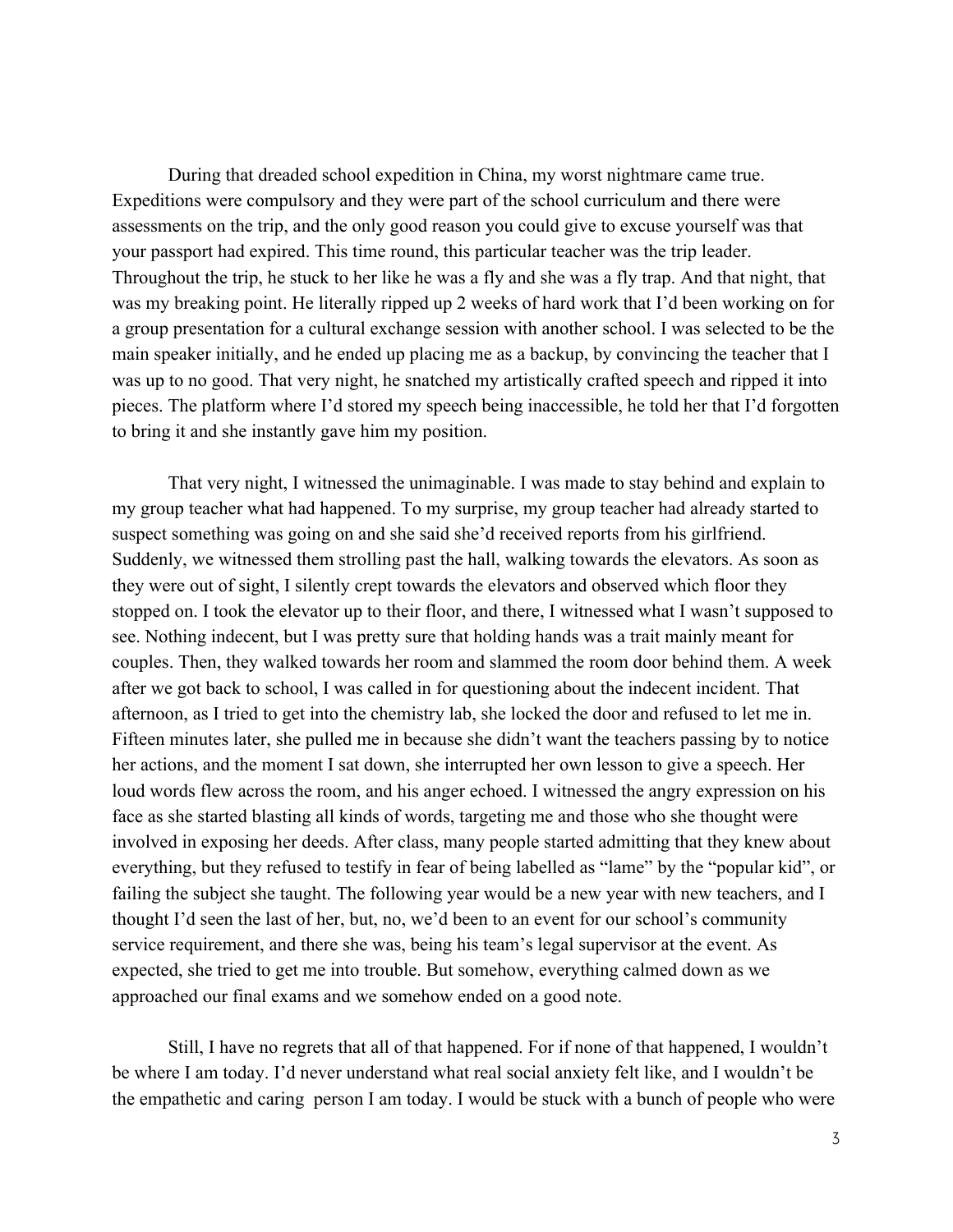pretentious hooligans who would go to desperate measures to gain popularity, and I'd never know who my real and true friends are.

### **The Wondrous Battlefield**

It was a fresh start and the bell rang for the first time. There I was, standing, feeling all alone because I was clueless on where to go. I walked up to a group of people, who I assumed were about my age and I asked, "Are you people in Grade 8 too?" "Yes", this tall and fairly mature guy replied, and he continued babbling on with some handful of slang that I didn't quite get. No sooner did I realize that this guy thought that I was his old friend, who'd left the school a year ago. I thought I'd never talk to this guy again, but he ended up in my college English Class. It was second period and we started out with basic science. Our very first in class assignment was groupwork, and a lot of the people in that class had known each other for about a year by now. I was a stranger to this foreign land, it was the unknown to me. This guy called out to me, and said, "You're Rain? That's a great name. Wanna sit with us?". Coincidentally, all my other classes were with him as well.

Four years, that's the time I had there, and I knew I had to make friends to survive in that wild playing field. But I never had a social life before. I was too focused on what I studied and homework that I never had time to even watch a movie. In fact, I'd never stepped into a cinema, and neither did I know how to buy a movie ticket. In return, no one would hang out with me because they assumed all I wanted to do was work non stop. But now that we had to do countless projects that involved collaboration, I knew the only way to work together effectively would be when true bonds were formed. I was reluctant to even make any small talk with anyone. But I soon hit it off with the guy who asked me to sit next to him, and our friendship grew until we became best friends. We always made sure the groups had us in it, until he abruptly moved to another school, telling me only the night before school started. But we eventually united in college, with hopes to get into the same world-class universities.

In this wild battlefield, life without support was almost unbearable. I realized that my best friend was the only one I was close to, and many of my other friends were only there because he was there, and he was very likeable. It so happened that this year, the guy who I asked if we were in the same grade on the first day now had some classes with me, and I just randomly approached him and sat down with him. From there, he helped me create true bonds with more people, and he taught me a valuable lesson, to never be afraid of trying new things. I'd always stuck to my best friend, the same person over and over again. This was the place where I'd learned that you have to make mistakes to learn things. This is where I learned that popularity didn't actually matter. The simplest things like striking up a conversation with strangers and saying "Hi" to acquaintances were still foreign ideas to me, but here, I learned much more than just how to talk to strangers.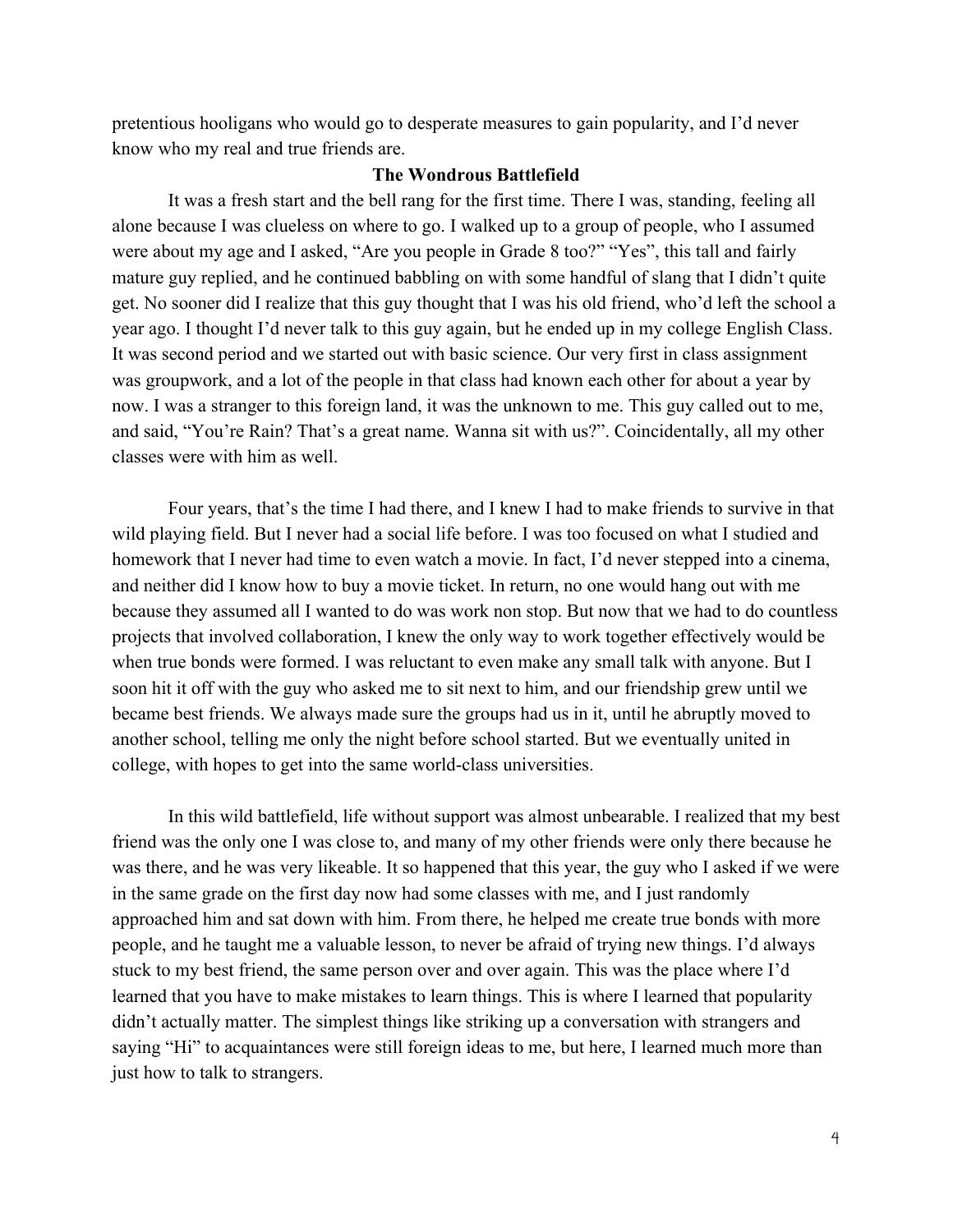Trips, those were the dreaded moments that I had there. We were scrambled and for days, we would be with mortal enemies or strangers, making the place even more foreign. Who we bunked with would be even worse, we couldn't choose, and we would always be given one who we weren't close to. My best times were when I stood on stage, proudly projecting my precious voice. I stood many times on stage to sing tuneful melodies and even once, to act. These moments helped me relax from the harsh realities of the battlefield. It was the last day of the battle. We were celebrating like nobody's business and we knew we'd made it through. The bell rang, and I knew it would be the last time I ever heard it. This was where almost all my friendships were made and broken, and where I learned countless valuable lessons. As we all, as an entire grade, gathered in a circle, we put our hands over each other's and said "Friends once, friends forever, forever and always."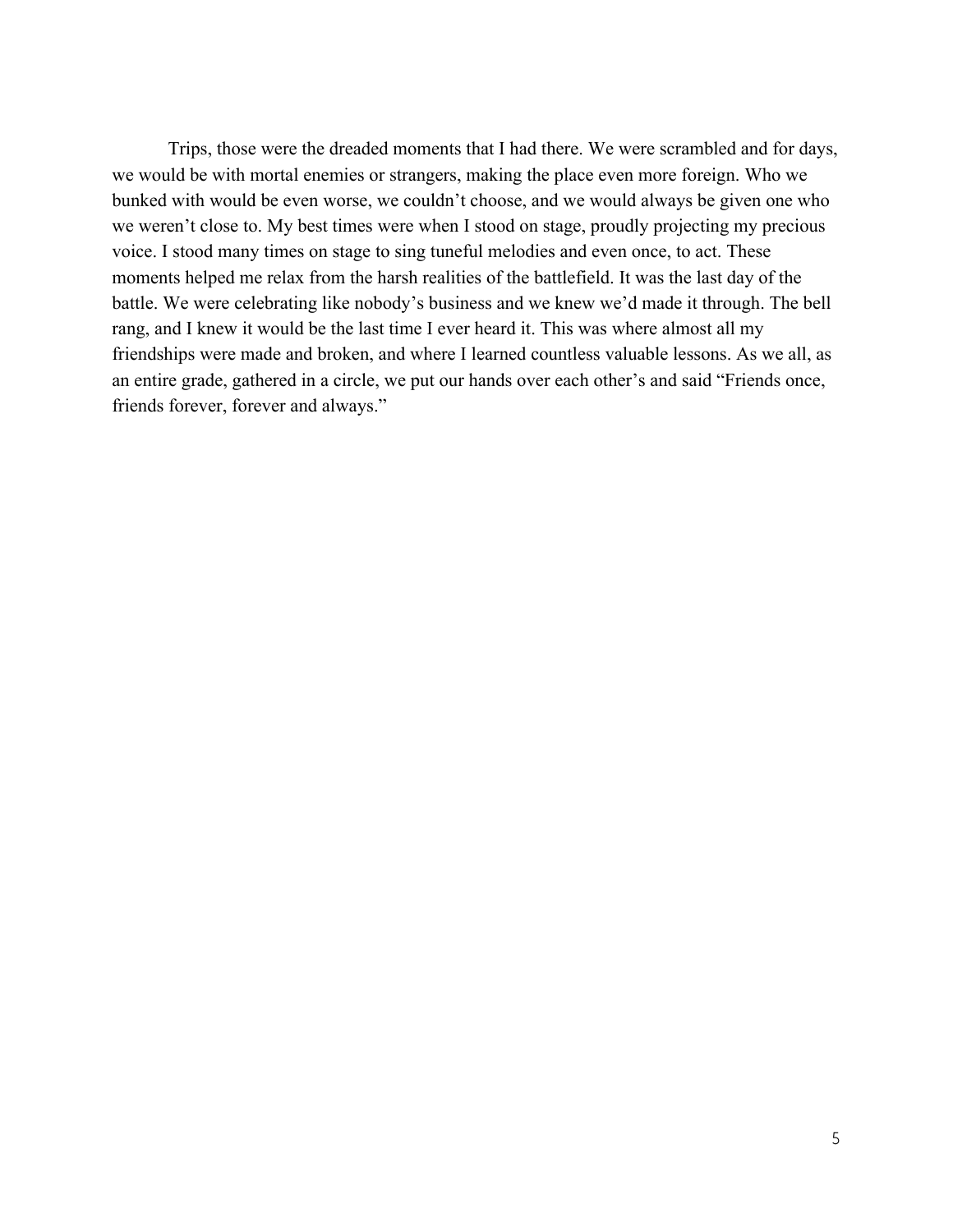#### **Murphy's Law**

I woke up early in the morning, looking at my phone. "Oh, I'm going to be late", I thought. I'd thought that it was going to be like how it was always before, an early morning flight would be booked because rates were cheaper. But then, I looked at the flight itinerary and realised the small, but now rather significant "p.m." by the "04:30". That could've been a bad start to our last school trip if I didn't notice the "p.m.". I'd be waiting, probably alone, in the airport for 12 hours if it wasn't for my sudden state of awareness. I packed the night before and I was looking forward so much to this trip to Beijing, but at the same time I felt quite down about the fact that this would be my last overseas school trip with my friends and classmates. What a shame it would be, if anything were to go horribly wrong. I thought, "Nothing else could go wrong." Oh, but soon, I'd know how wrong my thoughts were.

I slept for a little while more. By a little, I mean another 6 more hours, and woke up around 11 o'clock in the morning. I had a very late and long breakfast, or rather brunch and I started scrolling through my messages. The very first message that I saw gave me a fright. It was one of our teachers, in the grade's groupchat. "You all need to be at the airport by 1:30 p.m. since we need to check in two hours earlier and do multiple headcounts." I looked at the clock. It was already 30 minutes past noon and I nudged my dad, "We need to leave the house soon, there'll be traffic. I need to be at the airport in an hour." We zoomed past countless cars on the highway like we were a Formula 1 racecar trying to win a gold.

Reaching the Second Kuala Lumpur International Airport exactly at 30 minutes past 1, I quickly dragged my luggage and backpack to the assembly point and joined my friends. Never in my life was I so worried. In the midst of all that hurry, I was certain I'd forgotten something. Was it my passport? No. It was in my hand. The visa would be stuck inside, and our teachers had our flight tickets. Oh, crap! My wallet. I realised I forgot my wallet and whipped out my phone, frantically calling my dad. But suddenly, there was a tap on my back. It was my dad, with my wallet in his hand. "You forgot this!", he said. "Thanks, dad.", I replied.

I thought that things would be smooth after that heart stopping moment, but I was wrong again. So wrong. My intuition told me, "Don't say too soon", but my brain told me, "Enjoy and live in the moment". So I followed my brain. After all, the brain is the thought central of an individual, with the most knowledge, while intuition is just a premonitory sense. Well, this time, my knowledge wasn't doing me any good. I'd forgotten about Murphy's Law. "If anything can go wrong, it has a chance to go wrong." Or somewhere along those lines.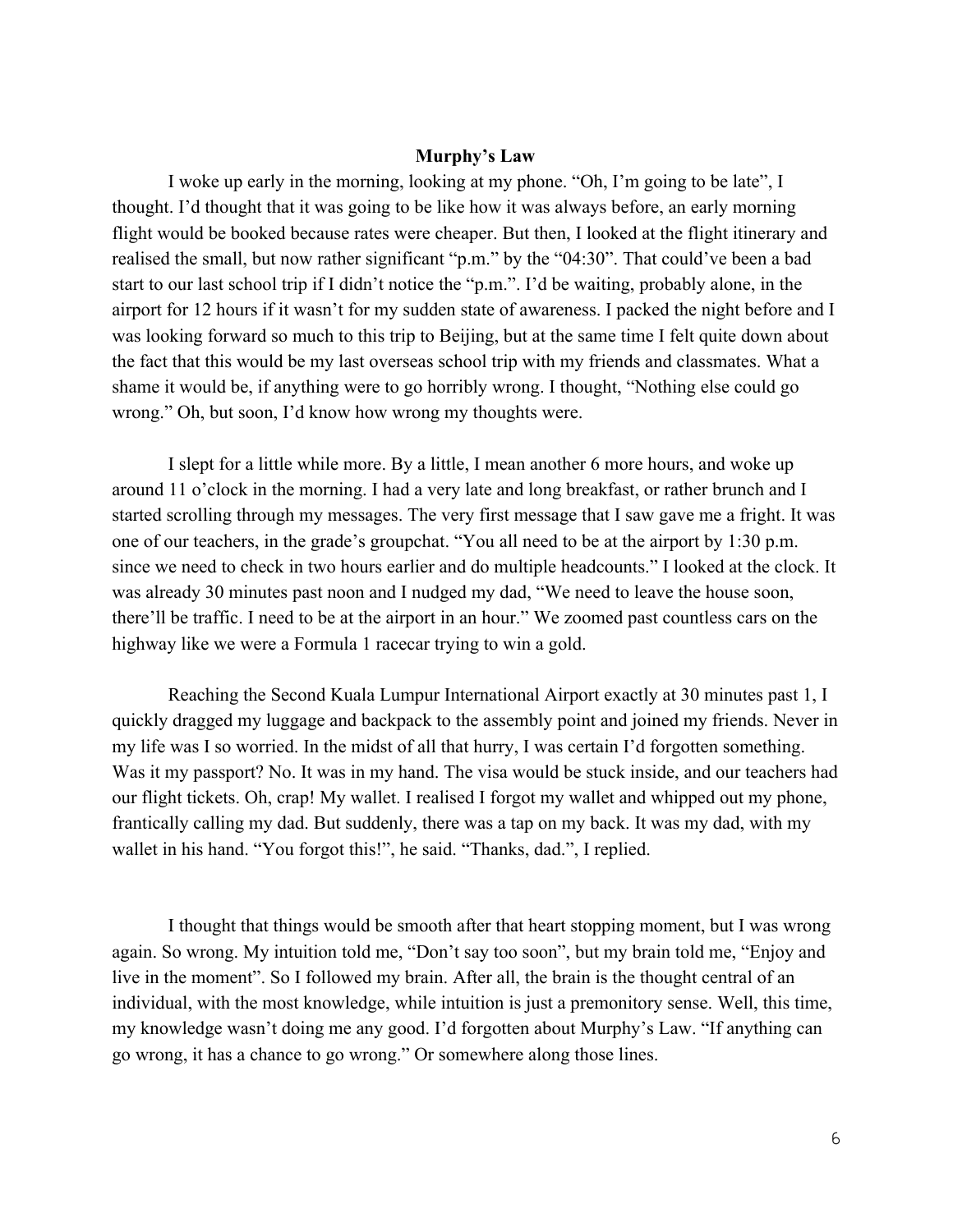The next morning, we arrived at the Beijing Capital Airport at 1 a.m. in the morning. We were all confused and tired, and we couldn't wait to head to the college we were staying at for that trip. As we stepped out of the terminal, all I felt around me was cold and dry air. My hands seemed like they were non-existent and my eyes felt like they had to be sealed shut with a tank of water. Wearing only a pair of jeans and a shirt, I hugged on to my friend to feel his warmth. "Great, I forgot to bring a winter jacket.", I realised. As we got on the bus, I was the first in line. Forgetting that in China, the driver would be on the left, I led the whole group of us to the left side. I tried to open the door, and it was at that moment I embarrassingly realised that I'd made the wrong move.

Once again, I thought everything was going to be fine, but I ended up rooming with someone I wasn't close to, and I didn't have much sleep either. I tried to get into Facebook, with success. Finally, I had a form of entertainment. A horrified look dawned upon me when I realised that I was using my limited prepaid roaming plan. I had the worst breakfast ever the next day, and being a vegetarian, I gasped when I realised I was eating a chicken bun for breakfast. Although my Mandarin wasn't of a proficient level, it was definitely sufficient to read the word "chicken". I guess I was simply too tired from the flight.

I assumed nothing else could go wrong, but by the last hour of that 6 day trip, after visiting the Forbidden City, Great Wall of China and Summer Palace and various other historical attractions, I realised one thing: Don't say anything too soon. If you say "nothing can possibly go wrong", everything that can go wrong will always go wrong. From almost injuring myself in the Forbidden City by tripping over a floor beam to almost dropping my phone off the Great Wall and almost tripping into the Summer Palace's lake, this whole trip was not just memorable, but it taught me two very important lessons: Murphy's Law always applies, so you should never say anything too soon; and Newton's Laws in Physics, the one that says "a still object will only move when there is motion", can sometimes be defied.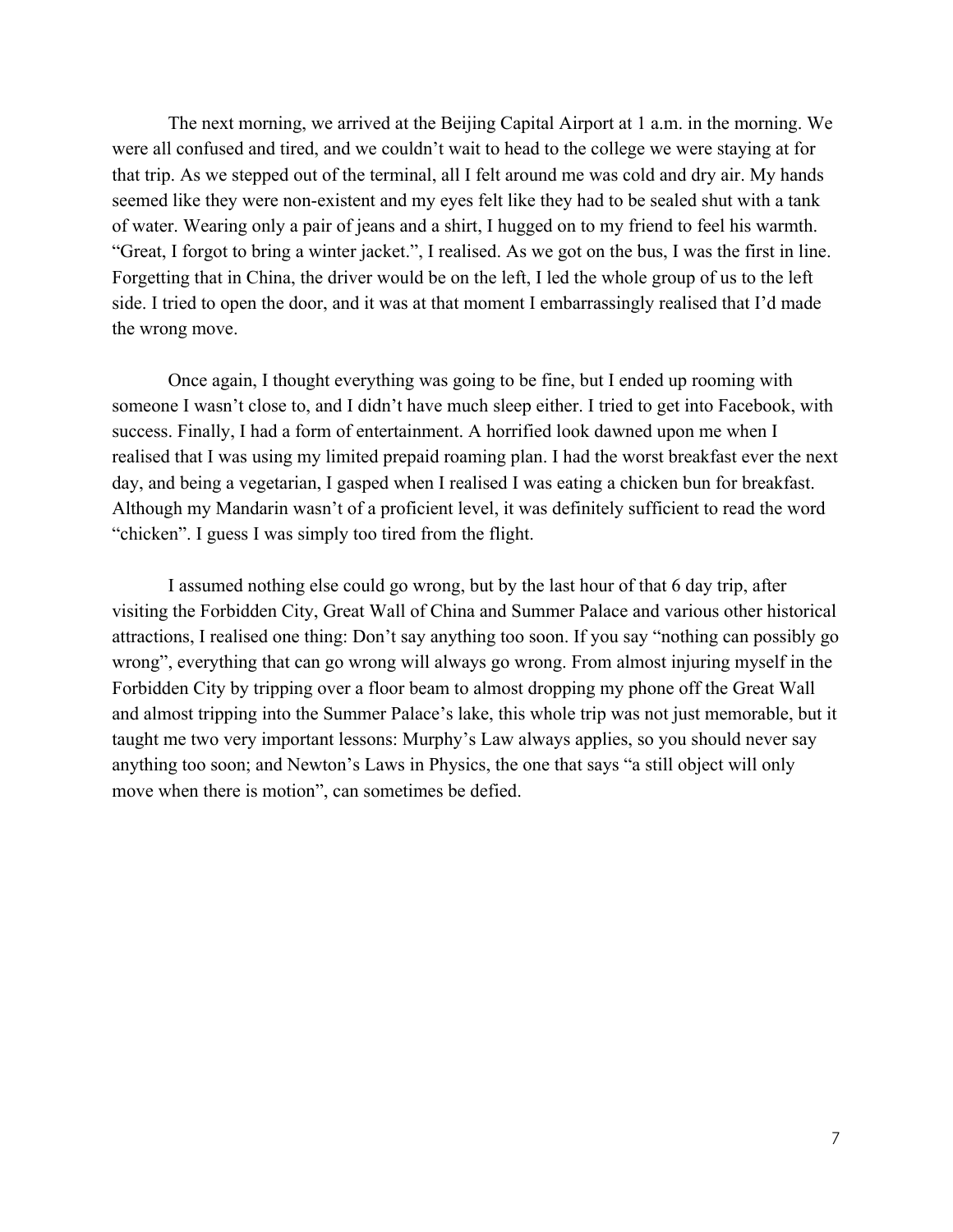#### **ENG4U CCT Reflection**

From my process of writing these three essays, I've learnt that writing should come from the heart *and* brain. The grammatical part of the essay should originate from the brain, while the content of the piece of writing should be from the heart. Irregardless of whether it is fictional or nonfictional, writing from the heart is important as it can show our true emotions or opinions, whereas our brains are biased. By showing true emotions, the reader's own emotions will be evoked and the whole point of a narrative is to show, but not tell. I have always been told by friends and family that I should send my stories and essays in for publication because "they're perfect", but I always tell myself that there's always room for improvement, and nobody's completely perfect.

I think of myself as someone who gets inspired by what I read, hear and what I experience in my life. Almost all of my pieces have either happened in real life or are based on real life experiences. I feel that I am most inspired by books that I classify under the "adventure" genre. At a young age, I was inspired by the way the late British author Enid Blyton crafted each and every one of her fairy tales with literary devices that most children wouldn't understand. During highschool, I had to read books like "Through the Looking Glass", "Romeo & Juliet", "The Hunger Games", "Much Ado About Nothing" and "The Great Gatsby". These books , although classified under various genres, all involved long winded adventures, and were also eventually all turned into films, hence it made them more realistic and relatable to real life. Therefore, I classify them under the adventure genre. Almost all of my nonfiction writing also involve adventures.

As a writer, I find myself often using flowery language, as I have a strong belief that it can keep the reader hooked to the piece of writing. Despite being discouraged by numerous English Teachers to tone down the flowery language, I took risks for each and every in class assessment and take home assignment, all the way until finals, and I never once was penalized by the examiner for using flowery language. Taking risks isn't a flaw or weakness, but I rather see that as a strength. However, I know my weaknesses. I often find myself going off topic or off the general question as well. I occasionally do this on purpose, hoping that the reader would be more entertained, but I still view it as a weakness. I also find myself using clichés too often and there are quite a lot of metaphorical questions found in my writing, which I strongly take to be a weakness as it will make the reader feel as if they're answering a quiz.